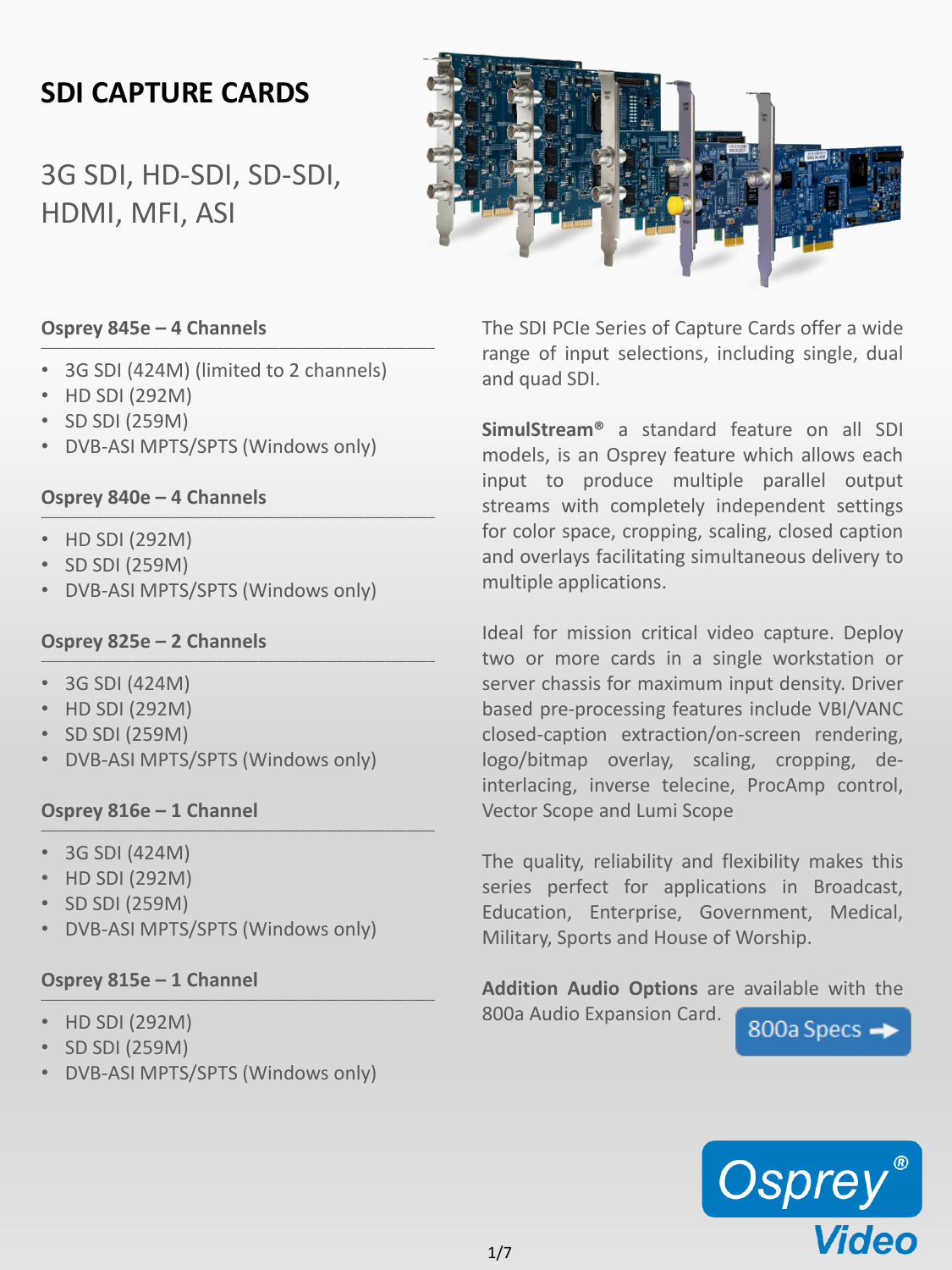# **Osprey® 845e Video capture card**

Model: 95-00273 Osprey 845e

### **Technical Specifications**

### **Description** \_\_\_\_\_\_\_\_\_\_\_\_\_\_\_\_\_\_\_\_\_\_\_\_\_\_\_\_\_\_\_\_\_\_\_\_\_\_\_\_\_\_\_\_\_\_\_\_\_\_\_\_\_\_\_\_\_

Four channel HD, SD-SDI, DVB-ASI Or Two Channel 3G, HD, SD-SDI, DVB-ASI

### **Format** \_\_\_\_\_\_\_\_\_\_\_\_\_\_\_\_\_\_\_\_\_\_\_\_\_\_\_\_\_\_\_\_\_\_\_\_\_\_\_\_\_\_\_\_\_\_\_\_\_\_\_\_\_\_\_\_\_

- PCI Express (x 4):
- Slots: x 4, x 8, or x 16

### **Video Input** \_\_\_\_\_\_\_\_\_\_\_\_\_\_\_\_\_\_\_\_\_\_\_\_\_\_\_\_\_\_\_\_\_\_\_\_\_\_\_\_\_\_\_\_\_\_\_\_\_\_\_\_\_\_\_\_\_

- 3G SMPTE 424M x 2
- HD SMPTE 292M x 4
- SD SMPTE 259M x 4
- DVB-ASI X4

### **Video Connector** \_\_\_\_\_\_\_\_\_\_\_\_\_\_\_\_\_\_\_\_\_\_\_\_\_\_\_\_\_\_\_\_\_\_\_\_\_\_\_\_\_\_\_\_\_\_\_\_\_\_\_\_\_\_\_\_\_

• SDI (BNC x4)

### **Audio Features with 800a Audio Expansion** \_\_\_\_\_\_\_\_\_\_\_\_\_\_\_\_\_\_\_\_\_\_\_\_\_\_\_\_\_\_\_\_\_\_\_\_\_\_\_\_\_\_\_\_\_\_\_\_\_\_\_\_\_\_\_\_\_

- 2x stereo balanced XLR\*
- 2x stereo unbalanced RCA\*
- 2x stereo balanced XLR or AES/EBU or SPDIF



### **Video Modes** \_\_\_\_\_\_\_\_\_\_\_\_\_\_\_\_\_\_\_\_\_\_\_\_\_\_\_\_\_\_\_\_\_\_\_\_\_\_\_\_\_\_\_\_\_\_\_\_\_\_\_\_\_\_\_\_\_

- 1080i 50, 59.94, 60
- 1080p 23.98, 24, 25, 29.97, 30, 50, 59.94, 60
- 720p 23.98, 24, 25, 29.97, 50, 59.94, 60
- 720 x 480 29.97, 30/i (NTSC)
- 720 x 576 25/i (PAL)
- 720 x 576 25, 50/p

### **Audio Input** \_\_\_\_\_\_\_\_\_\_\_\_\_\_\_\_\_\_\_\_\_\_\_\_\_\_\_\_\_\_\_\_\_\_\_\_\_\_\_\_\_\_\_\_\_\_\_\_\_\_\_\_\_\_\_\_\_

Embedded SDI (4 stereo pairs per SDI input)

### **Dimensions** \_\_\_\_\_\_\_\_\_\_\_\_\_\_\_\_\_\_\_\_\_\_\_\_\_\_\_\_\_\_\_\_\_\_\_\_\_\_\_\_\_\_\_\_\_\_\_\_\_\_\_\_\_\_\_\_\_

6.60" L x 4.38" H (16.76cm L x 11.13cm H) Full height/half length

### **Weight** \_\_\_\_\_\_\_\_\_\_\_\_\_\_\_\_\_\_\_\_\_\_\_\_\_\_\_\_\_\_\_\_\_\_\_\_\_\_\_\_\_\_\_\_\_\_\_\_\_\_\_\_\_\_\_\_\_

122 g

### **Power Consumption** \_\_\_\_\_\_\_\_\_\_\_\_\_\_\_\_\_\_\_\_\_\_\_\_\_\_\_\_\_\_\_\_\_\_\_\_\_\_\_\_\_\_\_\_\_\_\_\_\_\_\_\_\_\_\_\_\_

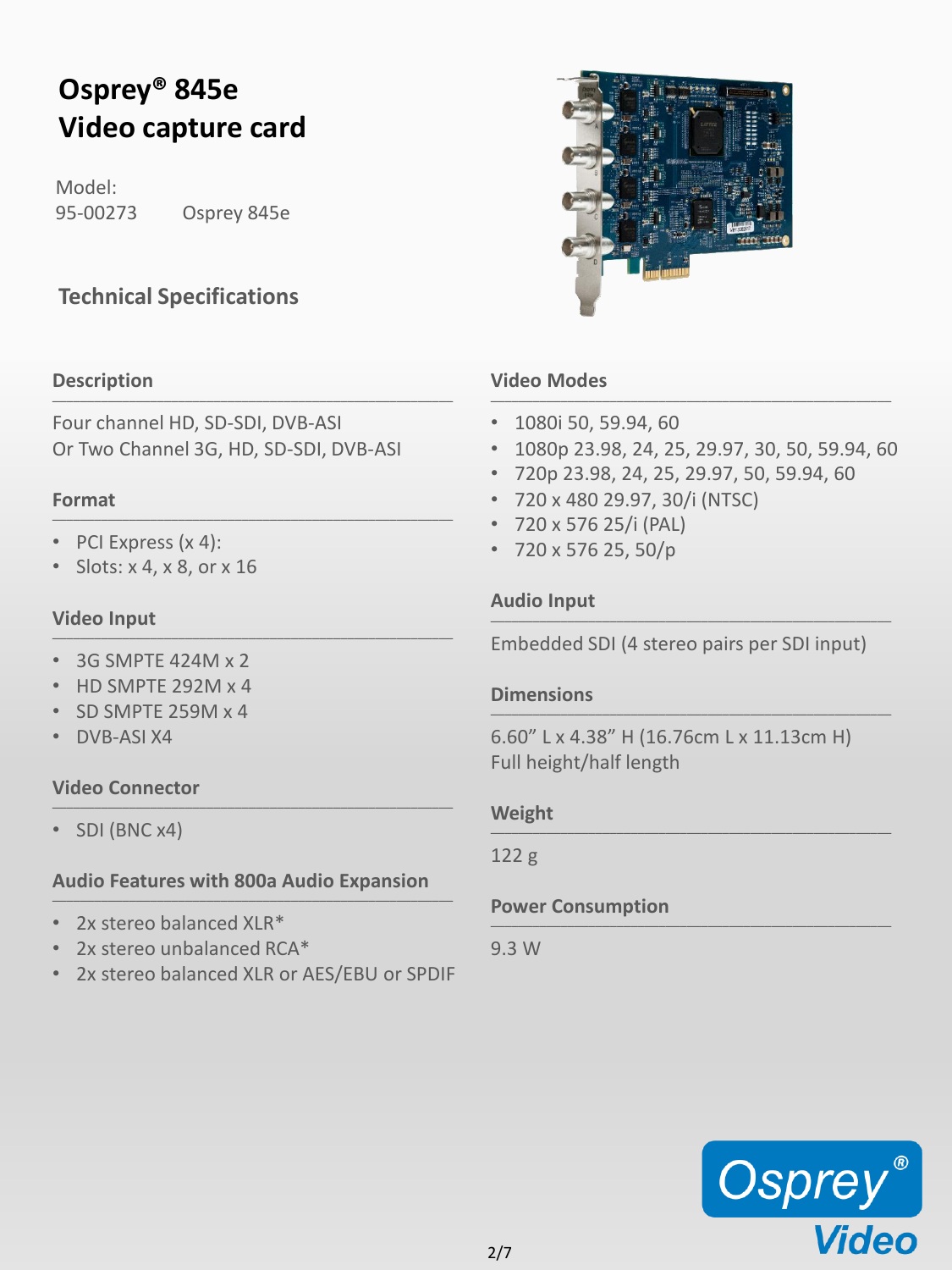# **Osprey® 840e Video capture card**

Model: 95-00496 Osprey 840e

### **Technical Specifications**

### **Description** \_\_\_\_\_\_\_\_\_\_\_\_\_\_\_\_\_\_\_\_\_\_\_\_\_\_\_\_\_\_\_\_\_\_\_\_\_\_\_\_\_\_\_\_\_\_\_\_\_\_\_\_\_\_\_\_\_

Four channel HD, SD-SDI, DVB-ASI

### **Format**  $\_$  , and the set of the set of the set of the set of the set of the set of the set of the set of the set of the set of the set of the set of the set of the set of the set of the set of the set of the set of the set of th

- PCI Express (x 4):
- Slots: x 4, x 8, or x 16

### **Video Input** \_\_\_\_\_\_\_\_\_\_\_\_\_\_\_\_\_\_\_\_\_\_\_\_\_\_\_\_\_\_\_\_\_\_\_\_\_\_\_\_\_\_\_\_\_\_\_\_\_\_\_\_\_\_\_\_\_

- HD SMPTE 292M x 4
- SD SMPTE 259M x 4
- DVB-ASI X4

### **Video Connector** \_\_\_\_\_\_\_\_\_\_\_\_\_\_\_\_\_\_\_\_\_\_\_\_\_\_\_\_\_\_\_\_\_\_\_\_\_\_\_\_\_\_\_\_\_\_\_\_\_\_\_\_\_\_\_\_\_

• SDI (BNC x4)

### **Audio Features with 800a Audio Expansion** \_\_\_\_\_\_\_\_\_\_\_\_\_\_\_\_\_\_\_\_\_\_\_\_\_\_\_\_\_\_\_\_\_\_\_\_\_\_\_\_\_\_\_\_\_\_\_\_\_\_\_\_\_\_\_\_\_

- 2x stereo balanced XLR\*
- 2x stereo unbalanced RCA\*
- 2x stereo balanced XLR or AES/EBU or SPDIF



### **Video Modes** \_\_\_\_\_\_\_\_\_\_\_\_\_\_\_\_\_\_\_\_\_\_\_\_\_\_\_\_\_\_\_\_\_\_\_\_\_\_\_\_\_\_\_\_\_\_\_\_\_\_\_\_\_\_\_\_\_

- 1080i 50, 59.94, 60
- 1080p 23.98, 24, 25, 29.97, 30
- 720p 23.98, 24, 25, 29.97, 50, 59.94, 60
- 720 x 480 29.97, 30/i (NTSC)
- 720 x 576 25/i (PAL)
- 720 x 576 25, 50/p

### **Audio Input** \_\_\_\_\_\_\_\_\_\_\_\_\_\_\_\_\_\_\_\_\_\_\_\_\_\_\_\_\_\_\_\_\_\_\_\_\_\_\_\_\_\_\_\_\_\_\_\_\_\_\_\_\_\_\_\_\_

Embedded SDI (4 stereo pairs per SDI input)

### **Dimensions** \_\_\_\_\_\_\_\_\_\_\_\_\_\_\_\_\_\_\_\_\_\_\_\_\_\_\_\_\_\_\_\_\_\_\_\_\_\_\_\_\_\_\_\_\_\_\_\_\_\_\_\_\_\_\_\_\_

6.60" L x 4.38" H (16.76cm L x 11.13cm H) Full height/half length

### **Weight** \_\_\_\_\_\_\_\_\_\_\_\_\_\_\_\_\_\_\_\_\_\_\_\_\_\_\_\_\_\_\_\_\_\_\_\_\_\_\_\_\_\_\_\_\_\_\_\_\_\_\_\_\_\_\_\_\_

122 g

### **Power Consumption** \_\_\_\_\_\_\_\_\_\_\_\_\_\_\_\_\_\_\_\_\_\_\_\_\_\_\_\_\_\_\_\_\_\_\_\_\_\_\_\_\_\_\_\_\_\_\_\_\_\_\_\_\_\_\_\_\_

9.36 W

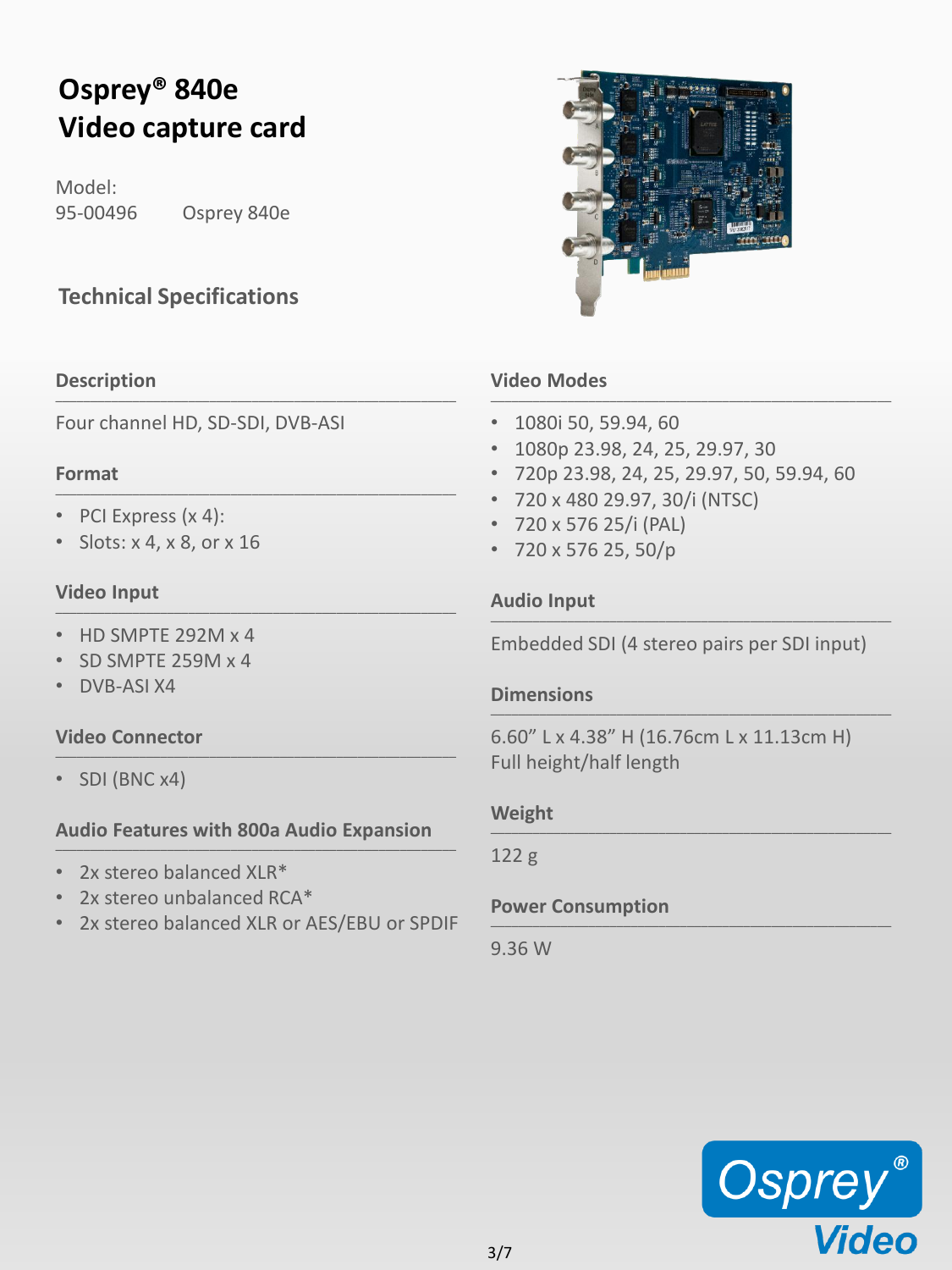# **Osprey® 825e Video capture card**

Model: 95-00479 Osprey 825e

## **Technical Specifications**

### **Description** \_\_\_\_\_\_\_\_\_\_\_\_\_\_\_\_\_\_\_\_\_\_\_\_\_\_\_\_\_\_\_\_\_\_\_\_\_\_\_\_\_\_\_\_\_\_\_\_\_\_\_\_\_\_\_\_\_

Two channel 3G, HD, SD-SDI, DVB-ASI

### **Format**  $\_$  , and the set of the set of the set of the set of the set of the set of the set of the set of the set of the set of the set of the set of the set of the set of the set of the set of the set of the set of the set of th

- PCI Express (x 4):
- Slots: x 4, x 8, or x 16

### **Video Input** \_\_\_\_\_\_\_\_\_\_\_\_\_\_\_\_\_\_\_\_\_\_\_\_\_\_\_\_\_\_\_\_\_\_\_\_\_\_\_\_\_\_\_\_\_\_\_\_\_\_\_\_\_\_\_\_\_

- 3G SMPTE 424M x 2
- HD SMPTE 292M x 2
- SD SMPTE 259M x 2
- DVB-ASI X2

### **Video Connector** \_\_\_\_\_\_\_\_\_\_\_\_\_\_\_\_\_\_\_\_\_\_\_\_\_\_\_\_\_\_\_\_\_\_\_\_\_\_\_\_\_\_\_\_\_\_\_\_\_\_\_\_\_\_\_\_\_

• SDI (BNC x2)

### **Audio Features with 800a Audio Expansion** \_\_\_\_\_\_\_\_\_\_\_\_\_\_\_\_\_\_\_\_\_\_\_\_\_\_\_\_\_\_\_\_\_\_\_\_\_\_\_\_\_\_\_\_\_\_\_\_\_\_\_\_\_\_\_\_\_

- 2x stereo balanced XLR\*
- 2x stereo unbalanced RCA\*
- 2x stereo balanced XLR or AES/EBU or SPDIF



### **Video Modes** \_\_\_\_\_\_\_\_\_\_\_\_\_\_\_\_\_\_\_\_\_\_\_\_\_\_\_\_\_\_\_\_\_\_\_\_\_\_\_\_\_\_\_\_\_\_\_\_\_\_\_\_\_\_\_\_\_

- 1080i 50, 59.94, 60
- 1080p 23.98, 24, 25, 29.97, 30, 50, 59.94, 60
- 720p 23.98, 24, 25, 29.97, 50, 59.94, 60
- 720 x 480 29.97, 30/i (NTSC)
- 720 x 576 25/i (PAL)
- 720 x 576 25, 50/p

### **Audio Input** \_\_\_\_\_\_\_\_\_\_\_\_\_\_\_\_\_\_\_\_\_\_\_\_\_\_\_\_\_\_\_\_\_\_\_\_\_\_\_\_\_\_\_\_\_\_\_\_\_\_\_\_\_\_\_\_\_

Embedded SDI (4 stereo pairs per SDI input)

### **Dimensions** \_\_\_\_\_\_\_\_\_\_\_\_\_\_\_\_\_\_\_\_\_\_\_\_\_\_\_\_\_\_\_\_\_\_\_\_\_\_\_\_\_\_\_\_\_\_\_\_\_\_\_\_\_\_\_\_\_

6.60" L x 2.71" H (16.76cm L x 6.88cm H) Low Profile

### **Weight** \_\_\_\_\_\_\_\_\_\_\_\_\_\_\_\_\_\_\_\_\_\_\_\_\_\_\_\_\_\_\_\_\_\_\_\_\_\_\_\_\_\_\_\_\_\_\_\_\_\_\_\_\_\_\_\_\_

70g

### **Power Consumption** \_\_\_\_\_\_\_\_\_\_\_\_\_\_\_\_\_\_\_\_\_\_\_\_\_\_\_\_\_\_\_\_\_\_\_\_\_\_\_\_\_\_\_\_\_\_\_\_\_\_\_\_\_\_\_\_\_

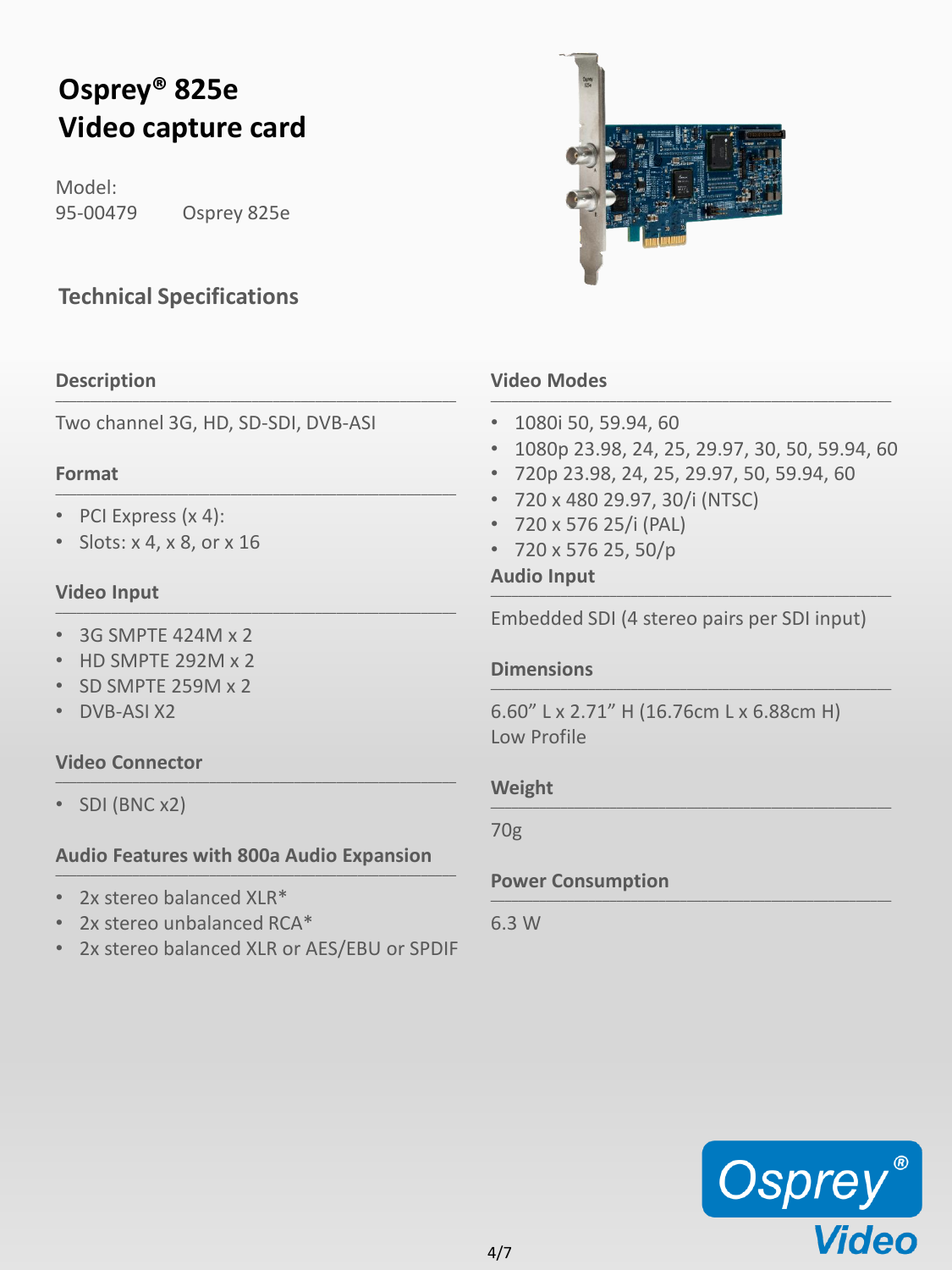# **Osprey® 816e Video capture card**

Model: 95-00495 Osprey 816e

### **Technical Specifications**

### **Description** \_\_\_\_\_\_\_\_\_\_\_\_\_\_\_\_\_\_\_\_\_\_\_\_\_\_\_\_\_\_\_\_\_\_\_\_\_\_\_\_\_\_\_\_\_\_\_\_\_\_\_\_\_\_\_\_\_

One channel 3G, HD, SD-SDI, DVB-ASI

### **Format**  $\_$  , and the set of the set of the set of the set of the set of the set of the set of the set of the set of the set of the set of the set of the set of the set of the set of the set of the set of the set of the set of th

- PCI Express (x 4):
- Slots: x 4, x 8, or x 16

### **Video Input** \_\_\_\_\_\_\_\_\_\_\_\_\_\_\_\_\_\_\_\_\_\_\_\_\_\_\_\_\_\_\_\_\_\_\_\_\_\_\_\_\_\_\_\_\_\_\_\_\_\_\_\_\_\_\_\_\_

- 3G SMPTE 424M
- HD SMPTE 292M
- SD SMPTE 259M
- DVB-ASI

### **Video Connector** \_\_\_\_\_\_\_\_\_\_\_\_\_\_\_\_\_\_\_\_\_\_\_\_\_\_\_\_\_\_\_\_\_\_\_\_\_\_\_\_\_\_\_\_\_\_\_\_\_\_\_\_\_\_\_\_\_

• SDI (BNC)

## **Audio Features with 800a Audio Expansion** \_\_\_\_\_\_\_\_\_\_\_\_\_\_\_\_\_\_\_\_\_\_\_\_\_\_\_\_\_\_\_\_\_\_\_\_\_\_\_\_\_\_\_\_\_\_\_\_\_\_\_\_\_\_\_\_\_

- 2x stereo balanced XLR\*
- 2x stereo unbalanced RCA\*
- 2x stereo balanced XLR or AES/EBU or SPDIF



### **Video Modes** \_\_\_\_\_\_\_\_\_\_\_\_\_\_\_\_\_\_\_\_\_\_\_\_\_\_\_\_\_\_\_\_\_\_\_\_\_\_\_\_\_\_\_\_\_\_\_\_\_\_\_\_\_\_\_\_\_

- 1080i 50, 59.94, 60
- 1080p 23.98, 24, 25, 29.97, 30, 50, 59.94, 60
- 720p 23.98, 24, 25, 29.97, 50, 59.94, 60
- 720 x 480 29.97, 30/i (NTSC)
- 720 x 576 25/i (PAL)
- 720 x 576 25, 50/p

### **Audio Input** \_\_\_\_\_\_\_\_\_\_\_\_\_\_\_\_\_\_\_\_\_\_\_\_\_\_\_\_\_\_\_\_\_\_\_\_\_\_\_\_\_\_\_\_\_\_\_\_\_\_\_\_\_\_\_\_\_

Embedded SDI (4 stereo pairs)

### **Dimensions** \_\_\_\_\_\_\_\_\_\_\_\_\_\_\_\_\_\_\_\_\_\_\_\_\_\_\_\_\_\_\_\_\_\_\_\_\_\_\_\_\_\_\_\_\_\_\_\_\_\_\_\_\_\_\_\_\_

6.60" L x 2.71" H (16.76cm L x 6.88cm H) Low Profile

### **Weight** \_\_\_\_\_\_\_\_\_\_\_\_\_\_\_\_\_\_\_\_\_\_\_\_\_\_\_\_\_\_\_\_\_\_\_\_\_\_\_\_\_\_\_\_\_\_\_\_\_\_\_\_\_\_\_\_\_

70g

### **Power Consumption** \_\_\_\_\_\_\_\_\_\_\_\_\_\_\_\_\_\_\_\_\_\_\_\_\_\_\_\_\_\_\_\_\_\_\_\_\_\_\_\_\_\_\_\_\_\_\_\_\_\_\_\_\_\_\_\_\_

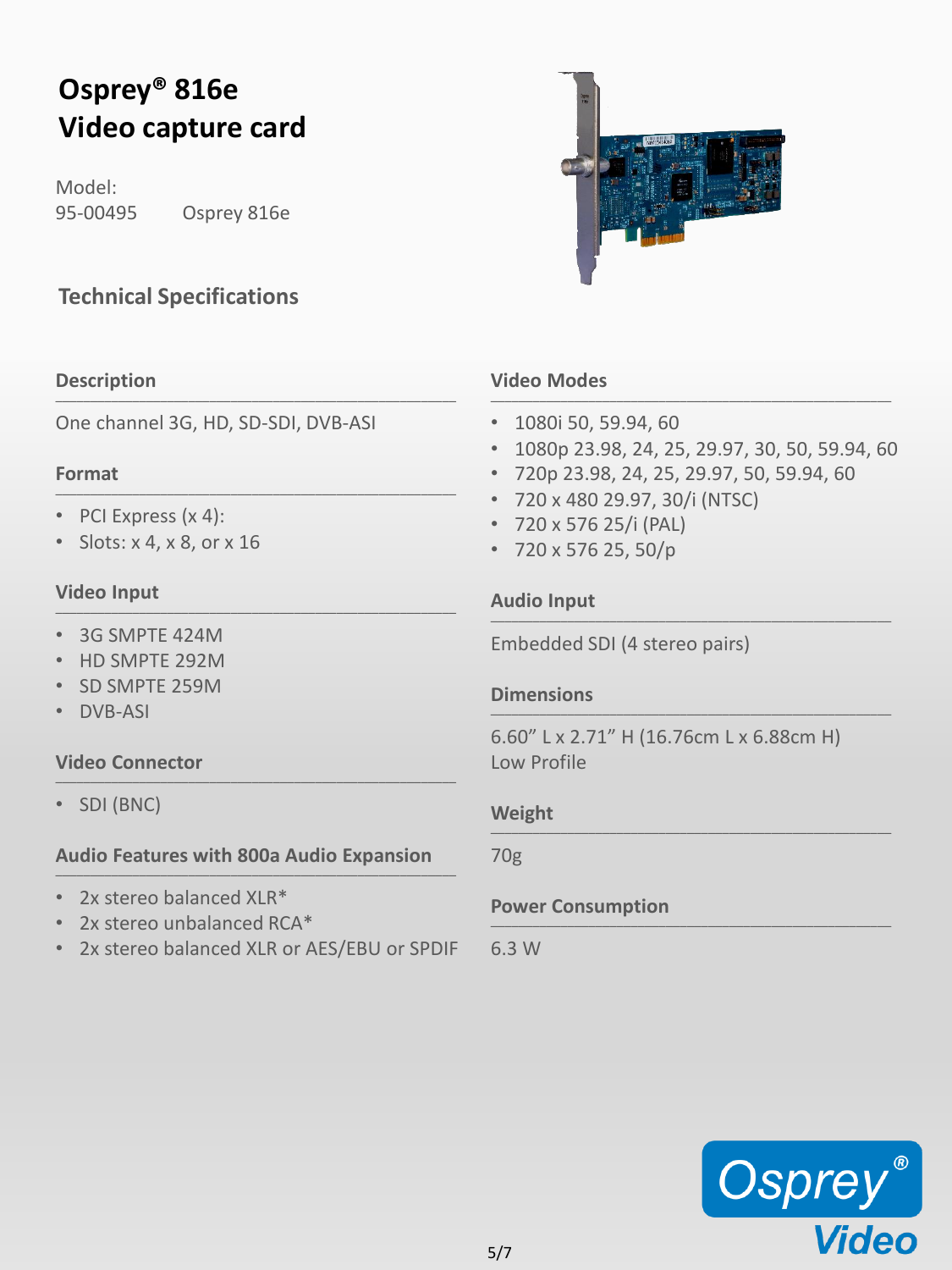# **Osprey® 815e Video capture card**

Model: 95-00486 Osprey 815e

### **Technical Specifications**

### **Description** \_\_\_\_\_\_\_\_\_\_\_\_\_\_\_\_\_\_\_\_\_\_\_\_\_\_\_\_\_\_\_\_\_\_\_\_\_\_\_\_\_\_\_\_\_\_\_\_\_\_\_\_\_\_\_\_\_

One channel HD, SD-SDI, DVB-ASI with Loop-Out

### **Format** \_\_\_\_\_\_\_\_\_\_\_\_\_\_\_\_\_\_\_\_\_\_\_\_\_\_\_\_\_\_\_\_\_\_\_\_\_\_\_\_\_\_\_\_\_\_\_\_\_\_\_\_\_\_\_\_\_

- PCI Express (x 1):
- Slots: x1, x 4, x 8, or x 16

### **Video Input** \_\_\_\_\_\_\_\_\_\_\_\_\_\_\_\_\_\_\_\_\_\_\_\_\_\_\_\_\_\_\_\_\_\_\_\_\_\_\_\_\_\_\_\_\_\_\_\_\_\_\_\_\_\_\_\_\_

- HD SMPTE 292M
- SD SMPTE 259M
- DVB-ASI

### **Video Output** \_\_\_\_\_\_\_\_\_\_\_\_\_\_\_\_\_\_\_\_\_\_\_\_\_\_\_\_\_\_\_\_\_\_\_\_\_\_\_\_\_\_\_\_\_\_\_\_\_\_\_\_\_\_\_\_\_

Uncompressed pass-through of input signal

### **Video Connector** \_\_\_\_\_\_\_\_\_\_\_\_\_\_\_\_\_\_\_\_\_\_\_\_\_\_\_\_\_\_\_\_\_\_\_\_\_\_\_\_\_\_\_\_\_\_\_\_\_\_\_\_\_\_\_\_\_

• SDI (BNC x2)

### **Video Modes** \_\_\_\_\_\_\_\_\_\_\_\_\_\_\_\_\_\_\_\_\_\_\_\_\_\_\_\_\_\_\_\_\_\_\_\_\_\_\_\_\_\_\_\_\_\_\_\_\_\_\_\_\_\_\_\_\_

- 1080i 50, 59.94, 60
- 1080p 23.98, 24, 25, 29.97, 30
- 720p 23.98, 24, 25, 29.97, 50, 59.94, 60
- 720 x 480 29.97, 30/i (NTSC)
- 720 x 576 25/i (PAL)
- 720 x 576 25, 50/p

### **Audio Input** \_\_\_\_\_\_\_\_\_\_\_\_\_\_\_\_\_\_\_\_\_\_\_\_\_\_\_\_\_\_\_\_\_\_\_\_\_\_\_\_\_\_\_\_\_\_\_\_\_\_\_\_\_\_\_\_\_

Embedded SDI (4 stereo pairs)

### **Dimensions** \_\_\_\_\_\_\_\_\_\_\_\_\_\_\_\_\_\_\_\_\_\_\_\_\_\_\_\_\_\_\_\_\_\_\_\_\_\_\_\_\_\_\_\_\_\_\_\_\_\_\_\_\_\_\_\_\_

6.60" L x 2.71" H (16.76cm L x 6.88cm H) Low Profile

### **Weight** \_\_\_\_\_\_\_\_\_\_\_\_\_\_\_\_\_\_\_\_\_\_\_\_\_\_\_\_\_\_\_\_\_\_\_\_\_\_\_\_\_\_\_\_\_\_\_\_\_\_\_\_\_\_\_\_\_

70g

### **Power Consumption** \_\_\_\_\_\_\_\_\_\_\_\_\_\_\_\_\_\_\_\_\_\_\_\_\_\_\_\_\_\_\_\_\_\_\_\_\_\_\_\_\_\_\_\_\_\_\_\_\_\_\_\_\_\_\_\_\_